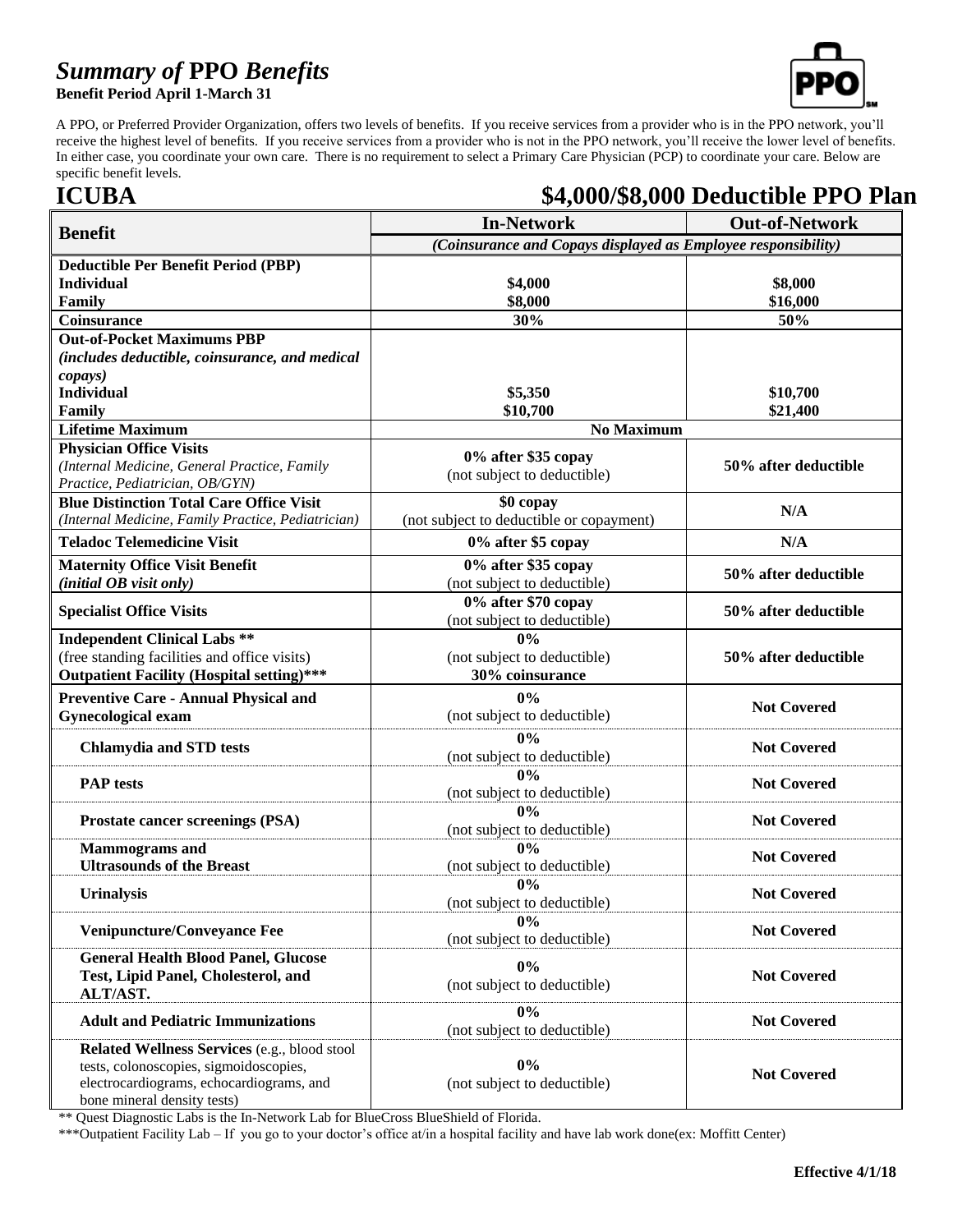### **ICUBA \$4,000/\$8,000 Deductible PPO Plan**

| <b>Benefit</b>                                                                                                            | <b>In-Network</b>                                                                   | <b>Out-of-Network</b> |  |  |
|---------------------------------------------------------------------------------------------------------------------------|-------------------------------------------------------------------------------------|-----------------------|--|--|
|                                                                                                                           | (Coinsurance and Copays displayed as Employee responsibility)                       |                       |  |  |
| <b>Allergy Injections</b>                                                                                                 | 0% (not subject to deductible)                                                      | 50% after deductible  |  |  |
| <b>Emergency Room Services</b>                                                                                            | 0% after \$500 copay (waived if admitted)                                           |                       |  |  |
| <b>Medically Necessary Emergency</b>                                                                                      |                                                                                     |                       |  |  |
| <b>Transportation</b>                                                                                                     | 0% after \$250 copay                                                                |                       |  |  |
| <b>Convenient Care Clinic (Retail)</b><br>Minute Clinic- CVS/Healthcare Clinic - Walgreens                                | 0% after \$10 copay                                                                 |                       |  |  |
| <b>Urgent Care Center</b>                                                                                                 | 0% after \$70 copay                                                                 |                       |  |  |
| <b>Hospital Expenses</b>                                                                                                  |                                                                                     |                       |  |  |
| <b>Inpatient</b>                                                                                                          | 30% after deductible                                                                | 50% after deductible  |  |  |
| Outpatient                                                                                                                | 30% after deductible                                                                | 50% after deductible  |  |  |
| <b>Outpatient Surgery Office Setting</b>                                                                                  |                                                                                     |                       |  |  |
| <b>Physician</b>                                                                                                          | 0% after \$35 Copay                                                                 | 50% after deductible  |  |  |
| <b>Specialist</b>                                                                                                         | 0% after \$70 Copay                                                                 |                       |  |  |
| <b>Outpatient Facility</b>                                                                                                | 30% after deductible                                                                | 50% after deductible  |  |  |
| <b>Related professional services</b>                                                                                      | 30% after deductible                                                                | 50% after deductible  |  |  |
| <b>Infertility Services</b> (Counseling and testing to<br>diagnose only)                                                  | 30% after deductible                                                                | 50% after deductible  |  |  |
| <b>Outpatient Physical Therapy ****</b>                                                                                   | 0% after \$40 copay (not subject to deductible)                                     | 50% after deductible  |  |  |
|                                                                                                                           | Limit: 30 visits/ benefit period                                                    |                       |  |  |
| <b>Outpatient Speech Therapy ****</b>                                                                                     | 0% after \$40 copay (not subject to deductible)                                     | 50% after deductible  |  |  |
| (Restorative services only)                                                                                               | Limit: 30 visits/ benefit period                                                    |                       |  |  |
| <b>Outpatient Occupational Therapy</b>                                                                                    | 0% after \$40 copay (not subject to deductible)<br>50% after deductible             |                       |  |  |
|                                                                                                                           | Limit: 30 visits/ benefit period                                                    |                       |  |  |
| <b>Spinal Manipulation</b>                                                                                                | 0% after \$40 copay (not subject to deductible)<br>Limit: 60 visits/ benefit period |                       |  |  |
| <b>Diagnostic Services</b><br>(X-Ray and other tests)                                                                     | 30% after deductible                                                                | 50% after deductible  |  |  |
| <b>Outpatient Diagnostic Imaging</b><br>(MRI, MRA, CAT Scan, PET Scan)                                                    | <b>Allowed Charges up to \$500 Copay</b>                                            | 50% after deductible  |  |  |
| <b>Durable Medical Equipment (DME)</b>                                                                                    | \$2,000 Deductible of the \$4,000 Individual<br>Deductible must be satisfied before | 50% after deductible  |  |  |
| <b>Prosthetic Appliances</b>                                                                                              | 30% coinsurance applies                                                             | 50% after deductible  |  |  |
| Hearing aid screening/exam                                                                                                | 30% (not subject to deductible)                                                     |                       |  |  |
| <b>Hearing aid</b>                                                                                                        | 30% after in-network DME deductible                                                 |                       |  |  |
|                                                                                                                           | Combined limit: \$1,500/ benefit period                                             |                       |  |  |
| <b>Temporomandibular Joint Disorder</b><br>(Medical necessity required; excludes<br>appliances and orthodontic treatment) | 30% after deductible                                                                | 50% after deductible  |  |  |
|                                                                                                                           | 30% after deductible                                                                | 50% after deductible  |  |  |
| <b>Inpatient Rehabilitation</b>                                                                                           | Limit: 60 days/ benefit period                                                      |                       |  |  |
|                                                                                                                           | 30% after deductible<br>50% after deductible                                        |                       |  |  |
| <b>Skilled Nursing Rehabilitation</b>                                                                                     | Limit: 60 days/ benefit period                                                      |                       |  |  |
| <b>Home Health Care</b>                                                                                                   | 30% after deductible                                                                | 50% after deductible  |  |  |
| <b>Private Duty Nursing</b>                                                                                               | 30% after deductible                                                                | 50% after deductible  |  |  |
| Hospice<br>(Inpatient and Outpatient Care)                                                                                | 0% (not subject to deductible)                                                      | 50% after deductible  |  |  |
| Mental Health, Substance Abuse Benefits are provided by Aetna Behavioral Health - Available 24 hours at 877-398-5816      |                                                                                     |                       |  |  |
| <b>Mental Health/Substance Abuse</b>                                                                                      |                                                                                     |                       |  |  |
| <b>Inpatient</b>                                                                                                          | 30% after deductible                                                                | 50% after deductible  |  |  |
| Outpatient                                                                                                                | 0% after \$35 copay                                                                 | 50% after deductible  |  |  |

\*\*\*\*Up to 60 visits/benefit period combined with occupational therapy.

Note on Out-of-Network Providers: Services rendered by an out-of-network provider may be subject to balance billing by the out-of-network provider for the difference between the allowed amount and provider billed charges. This is not intended as a contract of benefits. It is designed purely as a reference of the many benefits available under your program. Please see your Plan Document for detailed information on plan terms and the appeals process.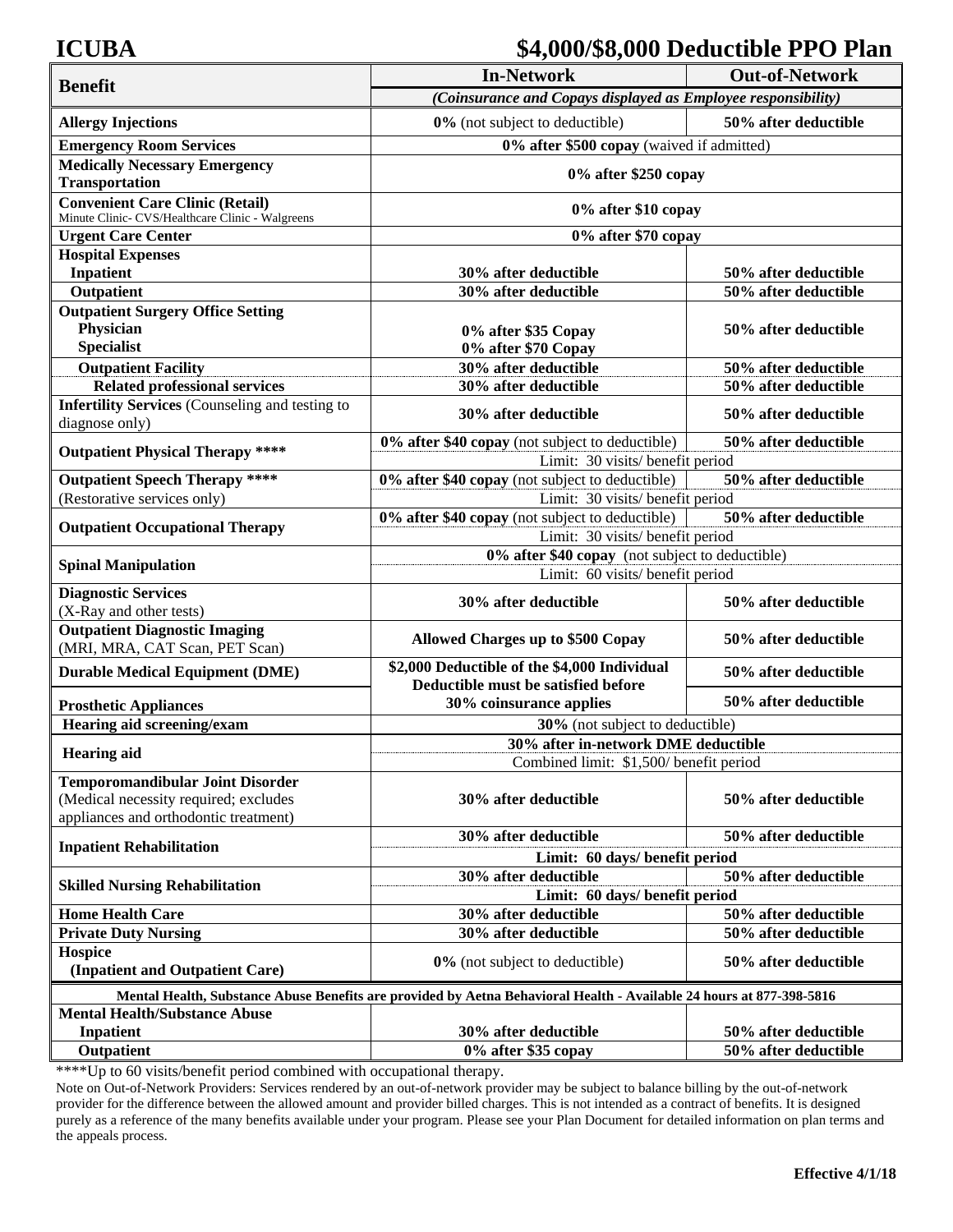## ATTENTION ICUBA MEMBERS



### ICUBA April 1, 2018 – March 31, 2019 Prescription Medication Plan

The following is a brief overview of your pharmacy benefit‡ . To help keep your costs low, ICUBA pays a portion of the cost, and you pay the rest.

#### **30-Day Supply**

*Nationwide Pharmacy Network* You have access to more than 62,000 chain and independent pharmacies including: Costco, CVS, Publix Super Markets Inc., Walgreens, Target, The Medicine Shoppe, Walmart, Winn-Dixie Stores, Inc.

#### **90-Day Supply**

#### *Convenient Mail Service Pharmacy*

Home Delivery is an easy way to receive up to a 90-day supply of your maintenance medication delivered by mail to your door. Standard shipping is free. Orders are shipped in confidential, tamper-evident packaging from Home Delivery pharmacies. Call toll-free at (800) 763-0044.

#### *90-Day at Retail Program*

This program allows you to obtain a 90-day supply of your maintenance medication at more than 45,000 participating community pharmacies.

#### **Out-of-Pocket Maximum**

In-network Rx copays will be applied toward an individual maximum out-of-pocket of \$2,000 and \$4,000 for family. Once you reach your out-of-pocket maximum, your prescriptions will be paid at 100% by the plan and no cost to you (\$0 copay).

#### **Diabetic Supplies**

The following prescribed diabetic supplies are covered at 100%, \$0 copay: meters, lancets, lancing devices, test strips, control solution, insulin needles and syringes.

#### **Over-The-Counter and Generic Preventive Medications**

With a prescription from your physician, the following OTC and generic preventive medications are covered as part of your pharmacy benefit with \$0 copay: Aspirin for adults, prenatal vitamins or folic acid for women planning or capable of pregnancy, iron supplementation, oral fluoride supplementation for children, vaccines, Vitamin D for adults, bowel preparation agents for colorectal cancer screening, and select statins for prevention of cardiovascular disease (CVD).

### **Tobacco Cessation**

Tobacco cessation medications are covered with \$0 copay when you participate in coaching or counseling options though local Area Health Education Centers, BCBS telephonic coaching or Resources for Living counseling. (See flyer for more information!)

#### **Specialty Medications**

Certain medications used for treating complex health conditions (e.g. Hepatitis, HIV/AIDS, Oncology, etc.) must be obtained through Briova Specialty Pharmacy. Call Briova toll-free at (855) 4BRIOVA.

#### **Optum Rx Web Portal**

Find answers by visiting the OptumRx Portal thorough the single sign-on section at ICUBAbenefits.org with features designed so you can find your lowest copay, manage your Home Delivery prescriptions, keep track of your health history and more!

#### **Health Care Advisor**

If you have a question about your pharmacy benefit, call the Health Care Advisor team toll-free at (855) 811-2213, 24 hours a day, 7 days a week.

| <b>Copayments</b>                                                                 | <b>Prescription-Fill Methods*</b> |                                                   |                                |
|-----------------------------------------------------------------------------------|-----------------------------------|---------------------------------------------------|--------------------------------|
| <b>Tier</b>                                                                       | Retail: Up to a<br>30-day supply  | 90-Day at Retail Program<br>Up to a 90-day supply | Mail: Up to a<br>90-day supply |
| Preferred generics at the Nova Southeastern University (NSU) pharmacy             | \$0                               | \$0                                               | N/A                            |
| Preferred generics at other network pharmacies                                    | \$5                               | \$10                                              | \$10                           |
| Non-Preferred generics                                                            | \$10                              | \$20                                              | \$20                           |
| Preferred brands: brand-name medications on the Preferred Medication List (PML)** | \$40                              | \$80                                              | \$80                           |
| Non-preferred brands: brand-name medications not on the Preferred Medication List | \$75                              | \$150                                             | \$150                          |
| Preferred specialty at Briova Specialty Pharmacy                                  | $$75***$                          | N/A                                               | N/A                            |
| Non-preferred specialty at Briova Specialty Pharmacy                              | $$75***$                          | N/A                                               | N/A                            |

‡ Prior authorization may be required to ensure safe and effective use of select prescription drugs. Your physician may be asked to provide additional information to determine medical necessity.

Unless medically necessary, members will be required to pay the difference in cost between a brand and generic drug if the brand is requested when a generic equivalent is available.

The PML is a list of medications preferred by your plan that can help you maximize your pharmacy benefit by minimizing your prescription costs. You can view the PML online by visiting optumrx.com/mycatamaranrx. \*\*\* Specialty medications are limited to a 30 Day Supply. Copay Assistance Cards are acceptable to preferred specialty product